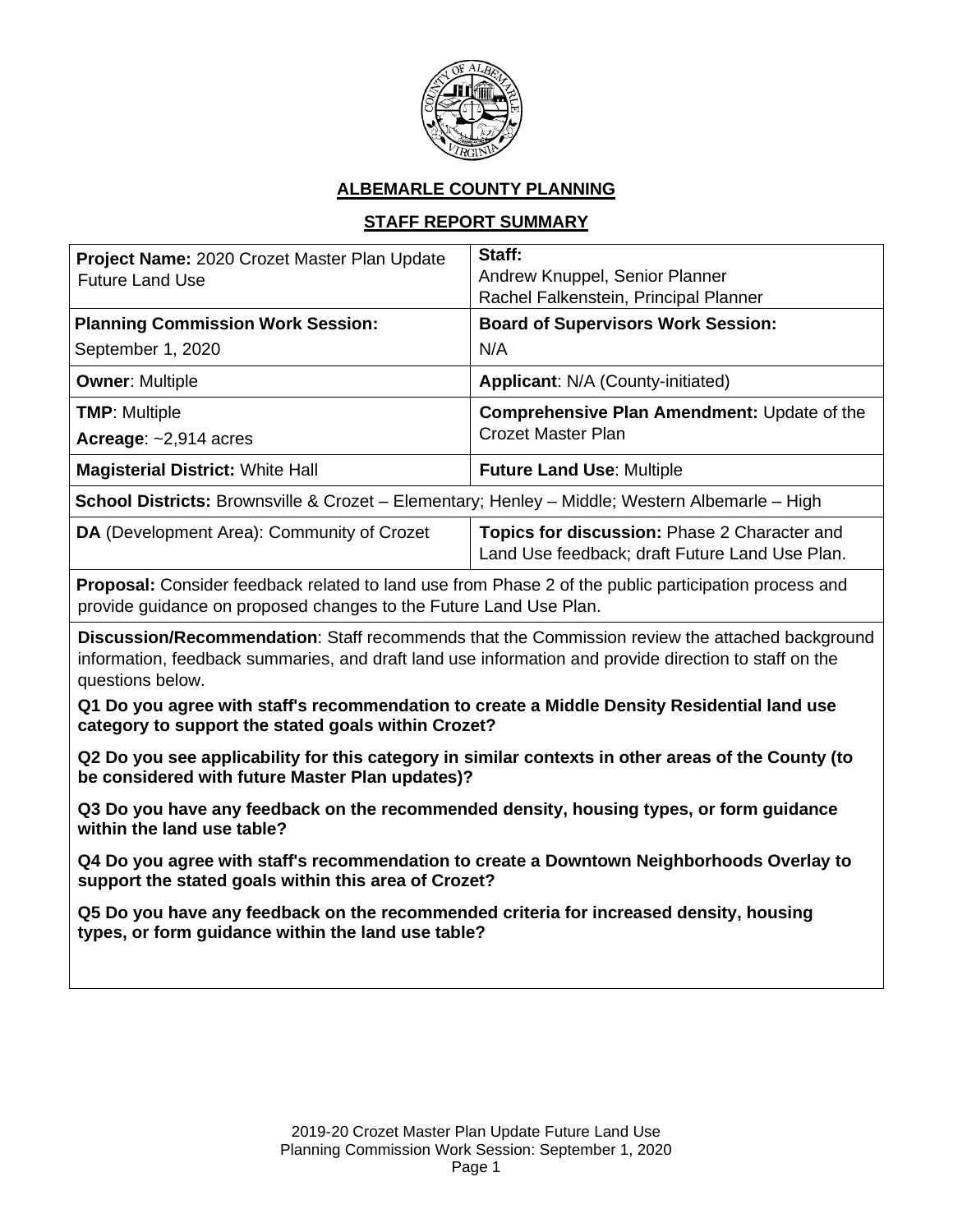**STAFF CONTACTS:** Andrew Knuppel, Senior Planner Rachel Falkenstein, Principal Planner **PLANNING COMMISSION:** September 1, 2020 (Work Session)

## **PROJECT BACKGROUND:**

The Crozet Master Plan was first adopted on December 1, 2004 and last updated on October 13, 2010. The Master Plan establishes expectations for development that is sensitive to Crozet's "small town feel" and supports Crozet's status as a designated Development Area. Site-specific recommendations for future land uses, transportation networks, parks and green systems, and implementation projects are detailed in the Plan and support the implementation of the Comprehensive Plan's policies. The Crozet community has seen substantial growth since the last revisions to the Plan in 2010.

The Board of Supervisors directed staff to begin work on the Crozet Master Plan update on September 4, 2019. The Crozet Master Plan update was identified in the 2019-2022 Community Development Work Program as a project to begin during the fourth quarter of 2019 and completed via the public hearing and review process during the fourth quarter of 2020.

Staff conducted two work sessions with the Planning Commission and Board of Supervisors in November and December 2019 at the conclusion of "Phase 1" of the project. Phase 1 focused on community visioning and updating the guiding principles from the 2010 Master Plan.

Staff planned to conduct "Phase 2" of the project by hosting in-person monthly workshops and focus groups supported by online and digital engagement. The goal of Phase 2 is to develop recommendations for each chapter of the Master Plan. Before the governor's stay-at-home order went into effect, staff completed two of five planned workshops for "Phase 2". After the County began observing restrictions on public events due to the coronavirus, staff revised the engagement methods to allow the project to proceed while still ensuring adequate opportunities for community members to share feedback.

The revised Work & Engagement Plan (Attachment 1) provides opportunities for remote engagement through virtual meetings with the Crozet Community Advisory Committee (CCAC), which are open to members of the public, and online questionnaires to replace the in-person workshops. These online "workshops" are hosted through the Imagine Crozet community engagement hub and guide participants through a series of focused questions and mapping exercises on the topics of character/land use, connectivity, and conservation. Due to the delay in work caused by the coronavirus, staff's revised work plan anticipates completion of the project in March 2021.

### **PURPOSE OF THE WORK SESSION:**

The purpose of this work session is to provide the Planning Commission with an update about public feedback related to land use and receive guidance on revised land use categories. The Commission's guidance will be used to draft the land use recommendations for this Chapter of the Master Plan. Staff will bring a final draft land use map and site specific recommendations for the Planning Commission's review in October.

## **PHASE 2 PUBLIC PARTICIPATION PROCESS & FEEDBACK: CHARACTER & LAND USE**

A summary of Phase 2's engagement opportunities and discussions related to land use is provided below. Additional digital engagement opportunities have been ongoing to cover topics of Connectivity and Conservation (to replace the in-person workshops). Engagement summaries for those topics will be discussed at a future work session with the Planning Commission.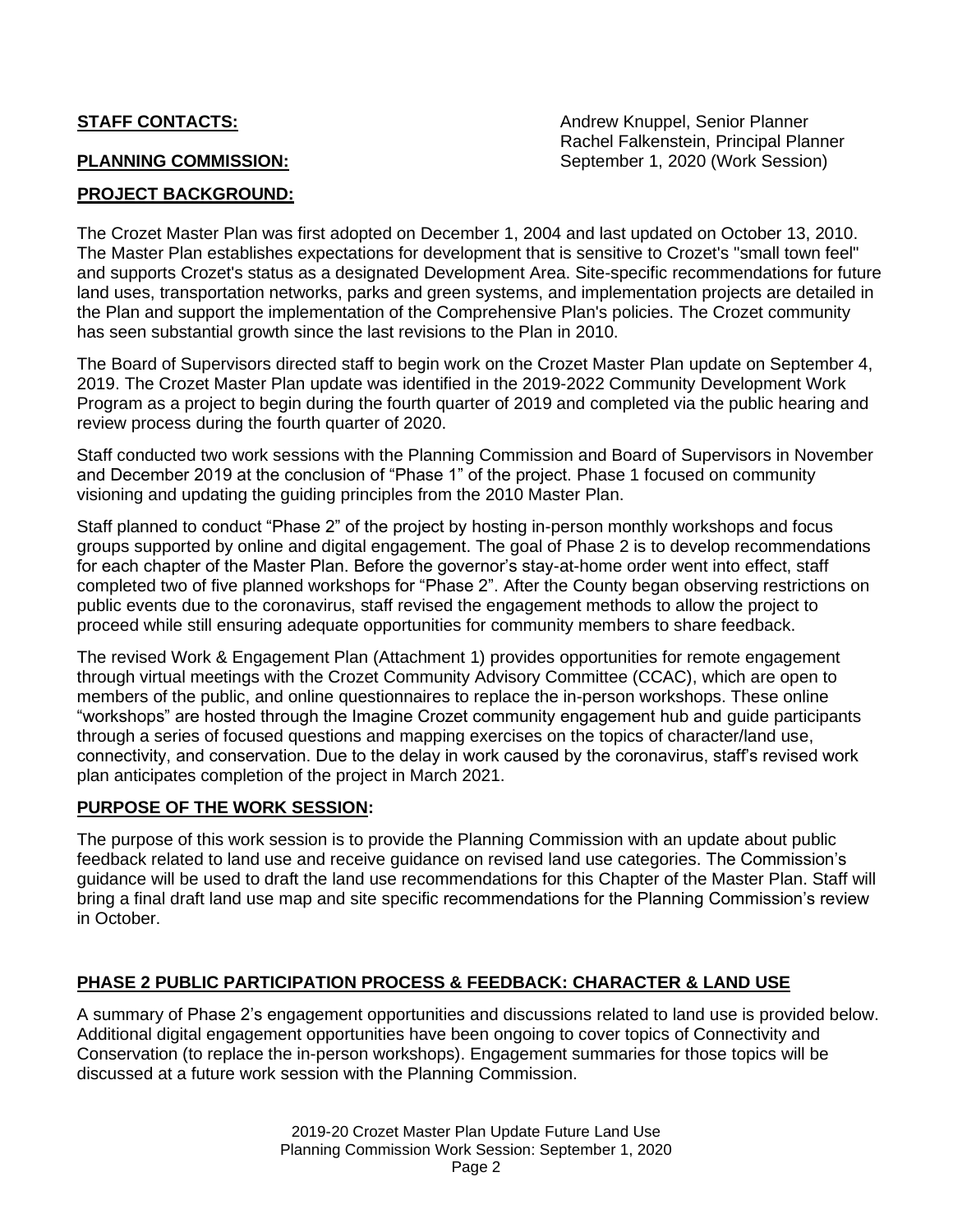- **Character Workshop #1: Centers and Edges** (January 13, 2020)
	- $\circ$  Topics covered included potential Center and District designations in activity centers and mixed-use areas, as well as the Route 250 edge area.
	- $\circ$  Feedback from this workshop was used to inform Center and District designations as well as revisions to the Mixed Use designation from the 2010 Master Plan.
	- o A summary of feedback from this event is available in Attachment 2.
- **Character Workshop #2: Neighborhoods and Housing** (February 6, 2020)
	- $\circ$  Topics covered included density and form as regulatory concepts in land use and housing planning; housing priorities and individual parcel designations in four smaller subareas ("Northern", "Western", "Eastern", and "Southern" Crozet).
	- $\circ$  A summary of feedback from this event is available in Attachment 3.
- **Housing Focused Discussion** (February 21, 2020)
	- $\circ$  Topics covered included housing and demographics, neighborhood change, planning and zoning policy, tools for housing commitments, and local tax and fiscal implications.
	- o A summary of feedback from this event is available in Attachment 3.
- **Architecture & Preservation Focused Discussion** (Online)
	- $\circ$  Topics covered included priority design concepts and characteristics, infill housing, and potential regulatory schemes for three smaller subareas ("Downtown Crozet", "Historic District Neighborhoods", and "Adjoining Neighborhoods").
	- $\circ$  A summary of feedback from this event is available in Attachment 4.
- **CCAC Work Session** (May 13, 2020)
	- $\circ$  This check-in with the CCAC was held via Zoom and was the CAC's first virtual meeting following the COVID-19 outbreak. It took the place of a planned special meeting in late March that was cancelled due to COVID-19.
	- $\circ$  Committee members provided feedback on the revised engagement strategy and the draft Guiding Principle and Goals for the Master Plan's Character chapter.
	- $\circ$  Staff will revise the Guiding Principle and Goals and draft detailed plan recommendations while completing the draft Character chapter.
- **CCAC Work Session** (June 10, 2020)
	- o This meeting with the CCAC was held via Zoom.
	- $\circ$  Committee members reviewed input from the Architecture & Preservation online feedback opportunity.
	- o Committee members provided feedback on an initial draft of a proposed "Historic Overlay" (now "Downtown Neighborhoods Overlay") future land use designation. Themes and questions included:
		- How will density be addressed with regards to infrastructure and population impacts?
		- How affordability would be measured and maintained long-term?
		- How will design guidelines be implemented?
- **CCAC Work Session** (July 8, 2020)
	- o This meeting with the CCAC was held via Zoom.
	- $\circ$  Committee members reviewed potential changes to individual parcels and area land use designations. These changes are detailed in "Land Use Revisions To Date" later in this report.

2019-20 Crozet Master Plan Update Future Land Use Planning Commission Work Session: September 1, 2020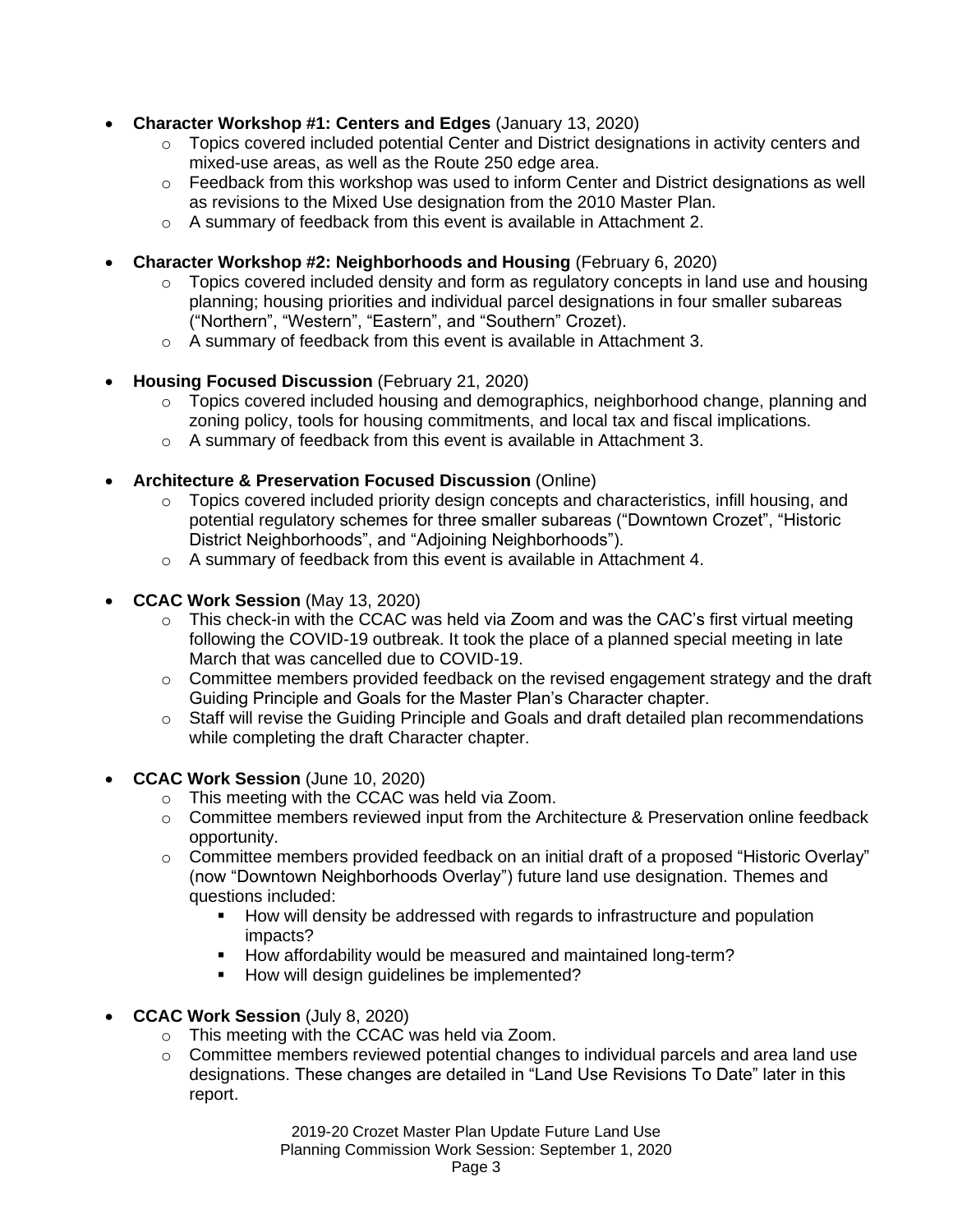- $\circ$  Committee members provided feedback on a potential change to the land use designation of the White Gate Farm property (TMP 56-91A). Themes and questions included:
	- There was generally more support for smaller housing sizes and forms such as bungalow courts, but not townhouses or apartments.
	- Feedback regarding residential density was mixed. While some Committee members supported a split Urban Density Residential (6-12 dwellings/acre) / Neighborhood Density Residential (3-6 dwellings/acre) designation, others felt that a density at the low end of the Neighborhood Density Residential designation would be more appropriate.
	- Though there may be an opportunity to improve bicycle and pedestrian access to neighborhoods such as Wickham Pond and Highlands, other infrastructure needs remain a concern.
- o Committee members provided feedback on a potential re-designation of parcels within the Brownsville Road area from Greenspace to a Neighborhood Density Residential-Low/Parks & Green Systems designation. Themes and questions included:
	- How does the development potential of Neighborhood Density Residential-Low relate to existing zoning and the 2010 Master Plan?
	- There is a desire to maintain the existing status of this area.
	- How would a change in the designation impact ability to obtain bicycle/pedestrian improvements through rezoning?
- $\circ$  Committee members provided feedback on the current usage of the Urban Density Residential land use designation within the Crozet area and issues with alignment across County master plans. Themes and questions included:
	- Members expressed interest in a new designation to support "missing middle" housing" and potentially higher densities for smaller housing units, provided it was consistent with the housing forms permitted in the Neighborhood Density Residential land use designation.
	- **•** There was concern about increasing the upper level of density permitted in Crozet, citing population capacity and a lack of alignment with a "small town feel" principle
	- **•** There are ongoing concerns about outstanding infrastructure needs and the County's ability to support new development.

Except for the Workshops 1 & 2 and the Housing Focused Discussion, all events were online. Workshops 1 & 2 were also supplemented with online feedback opportunities for those who were unable to attend.

# **STAFF QUESTIONS FOR THE COMMISSION:**

Staff is proposing two new land use tools for Crozet: 1) a Middle Density Residential land use category and 2) a Downtown Neighborhoods Overlay land use category (described below). While we are currently examining these tools in the context of Crozet, these designations may also have applicability within the County's other Development Areas. This will be evaluated during the upcoming Comprehensive Plan update and future Master Plan updates. Staff is seeking the Commission's feedback on the purpose, recommended uses, densities, and form guidance within each land use tool. A future work session discussion will focus on their application to specific properties within Crozet.

# Middle Density Residential

The "Middle Density Residential" land use category is intended to support several goals staff has heard prioritized by community members, including to provide increased housing choice and affordability and to encourage smaller-scaled development patterns that are more consistent with existing neighborhoods and supportive of Crozet's small-town identity.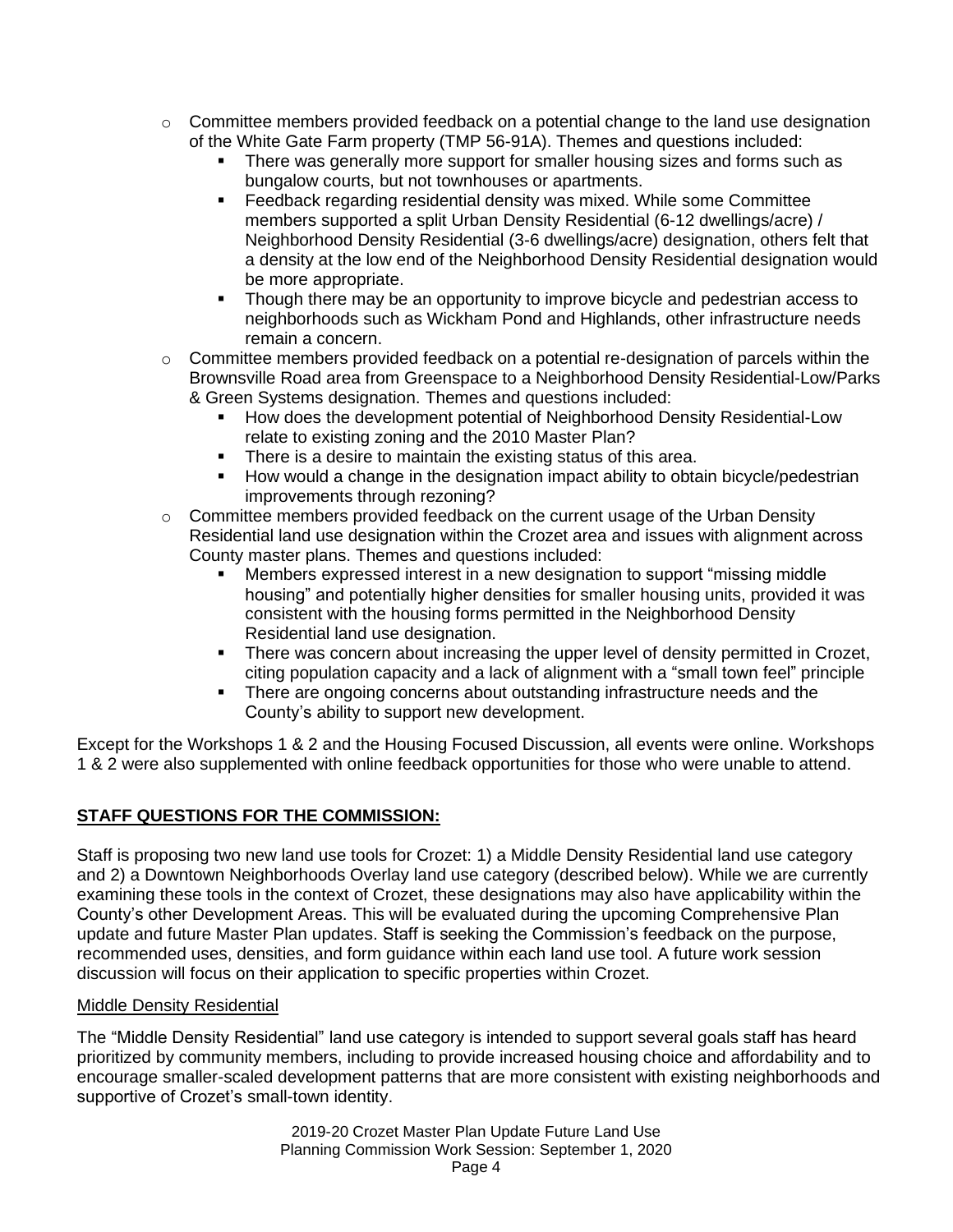A common concern shared by a variety of Crozet residents throughout the Master Plan engagement process is the general lack of housing affordability and housing choice in Crozet. While most are supportive of more affordable housing, some community members and CCAC members also expressed a desire to not see housing forms such as large apartment buildings within Crozet. Crozetians were most supportive of "Missing Middle" housing types that have smaller footprints such as bungalow courts, multiplexes (including single family conversions), accessory dwellings, and live work units (see Attachment 7 for examples of housing types).

At the June and July land use discussions with the CCAC, committee members deliberated about the appropriateness of the Urban Density Residential land use category in specific areas of Crozet. Some felt that while the density recommendations may be appropriate to allow for smaller unit types on smaller lots, they felt that the scales of development that are allowable within the Urban Density Residential category were not appropriate or desirable. Some members of the group wondered if there could be a new land use category to allow the Missing Middle housing types at the appropriate density and exclude large multifamily apartment buildings.

In response to this feedback, staff has drafted a new land use designation for Middle Density Residential. The land use table summarizes the purpose and intent of this land use category to allow "low to middensity residential and small-scale non-residential uses such as commercial and institutional uses". It is "intended to encourage a variety of housing types, encourage smaller housing units that are naturally more affordable, and to promote housing choice and affordability." Recommended housing types for this land use category are duplexes, fourplexes, multiplexes, bungalow courts, townhouses, accessory dwellings, and other similarly scaled residential developments. Single family detached units are an allowable form, though smaller unit types on smaller lots are encouraged to increase affordability. Multifamily apartment buildings that are smaller scale and less than 5,000 square feet could be considered as well (see Attachment 6 for Land Use Table).

The recommended density range for Middle Density Residential is 6-24 dwelling units per acre. Staff arrived at this density range by considering common densities for these types of housing generally, by considering density ranges in our existing categories (Neighborhood Density Residential at 3-6 units/acre and Urban Density Residential at 6-34 units/acre typically and 6-12 units/acre in Crozet), and by looking at examples of densities within existing developments in Crozet and other areas of the County (some examples are provided in Attachment 7).

It is important to note that while the CCAC was generally supportive of the possibility of a land use category for these "Missing Middle" housing types, there were also some members who felt that additional residential units should not be added within the land use plan until the issues of school capacity, roadways and traffic, and other infrastructure needs within Crozet are sufficiently addressed.

Staff's intent is to identify the infrastructure needs to support any areas of added density within the Implementation Chapter of the Master Plan. Our planning process has been sequenced to first identify what the community's vision is for Crozet and then based on that vision, we will work with the community to define what infrastructure projects are needed to support the vision. Implementation projects, inclusive of capital and infrastructure projects, will be our next topic for community engagement after we complete engagement and visioning for Character/Land Use, Connectivity, and Conservation topics.

The discussion for this work session is meant to focus on the appropriateness of the Middle Density Residential category as a land use tool. If the Commission supports the concept of a new Middle Density land use category, staff will work to revise the land use map to apply the land use designation within Crozet. For this reason, the attached draft land use map (Attachment 5) does not show any areas with the Middle Density designation. A future work session will focus on the updated land use map, after staff has an opportunity to revise the map and solicit community feedback. Staff is seeking the Commission's feedback on the questions provided below.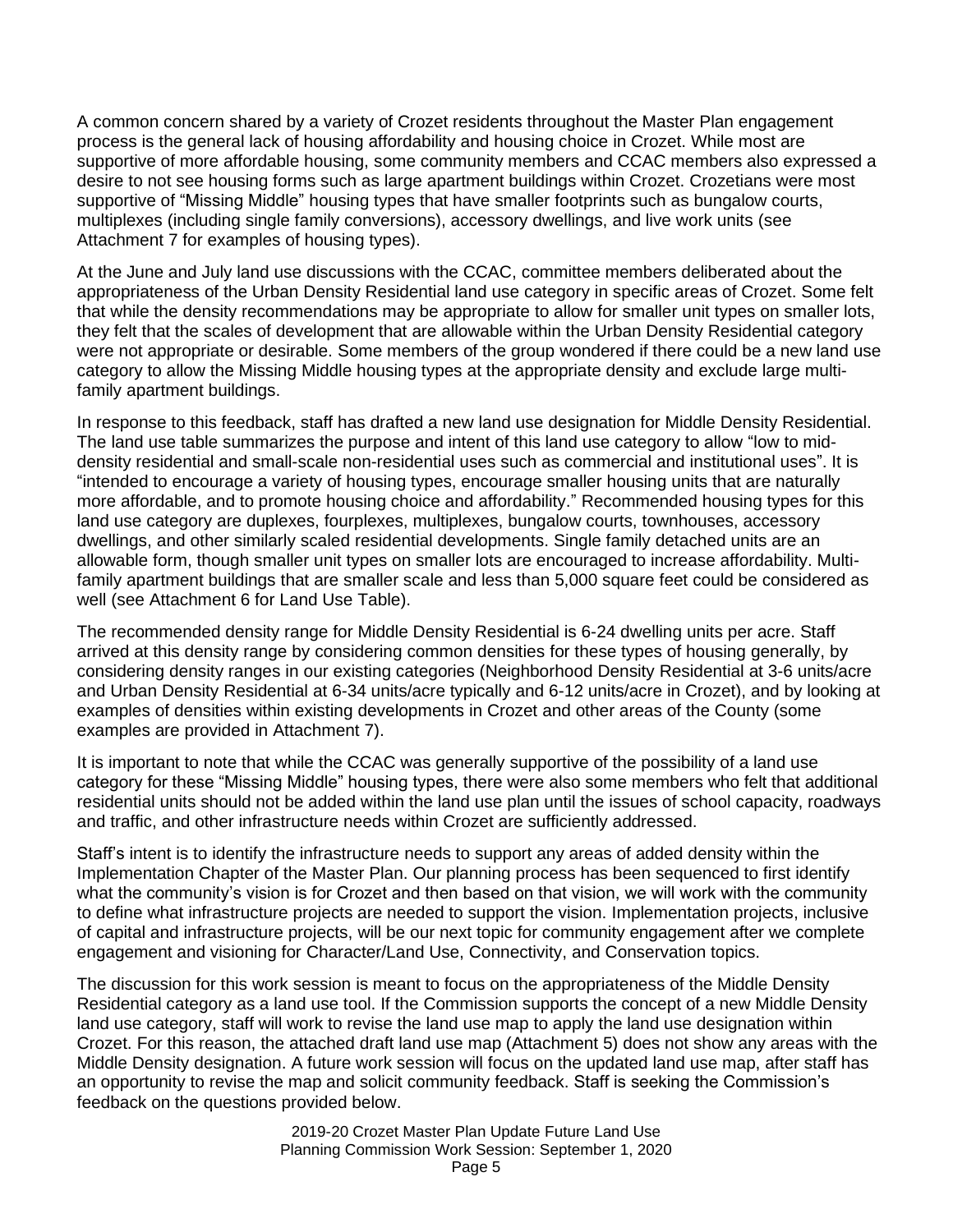**Q1 Do you agree with staff's recommendation to create a Middle Density Residential land use category to support the stated goals within Crozet?** 

**Q2 Do you see applicability for this category in similar contexts in other areas of the County (to be considered with future Master Plan updates)?** 

## **Q3 Do you have any feedback on the recommended density, housing types, or form guidance within the land use table?**

## Downtown Neighborhoods Overlay

Staff is also recommending a new "Downtown Neighborhoods Overlay" as a tool to provide some additional land use guidance in residential areas around Downtown Crozet. We heard from residents, including residents living in these neighborhoods, that there is concern about the possibility of developers tearing down existing homes to construct larger and more expensive homes. The stated intent of the Overlay is to incentivize the maintenance and preservation of naturally occurring affordable housing, to protect historic neighborhoods, and to support the production of new housing units that have a similar scales and forms as existing homes to help increase housing choice and affordability

In alignment with this intent, the Downtown Neighborhoods Overlay would provide additional form, density, and design guidance within and around the established neighborhoods near downtown. (see Attachment 6 for Land Use table descriptions). Staff is considering the Overlay for areas currently designated as Neighborhood Density Residential near downtown, which recommend a density of 3-6 units/acre (see Attachment 5 for map showing proposed Overlay locations). The Overlay suggests some criteria for which densities higher than 6 units/acre may be allowable. These criteria include:

- the conversion of an existing structure to multiple units;
- the addition of an accessory dwelling on a lot;
- and/or infill development that preserves existing housing stock;
- is in keeping with the prevailing development pattern of the surrounding street; and
- provides additional affordable or workforce housing.

Recommended housing types include single family, duplex, multiplex, bungalow courts, live work units, or accessory dwellings.

While the housing types recommended in the Downtown Neighborhoods Overlay overlap with housing types in the proposed Middle Density Residential land use category, the Overlay contains more emphasis on preservation of existing housing to address the concerns we heard from community members about these specific neighborhoods. Residential areas around Downtown Crozet include several structures that are within the Crozet National Register Historic District.

More work is needed to identify how the Downtown Neighborhoods Overlay would be implemented. Based on Planning Commission feedback at this work session, staff will work to identify these steps within the Implementation Chapter of the Master Plan. Possible methods for implementing this district include the development of design guidelines to guide future development or a new historic overlay zoning district. It is important to note that while some residents were supportive of these measures, additional outreach will be needed to residents of these neighborhoods before we proceed with any implementation steps. To date, we have only received 17 responses on the online questionnaire about this topic.

Staff may solicit the Commission's feedback on implementation steps at a later work session. During this land use-focused work session, staff is seeking the Commission's feedback on the following questions.